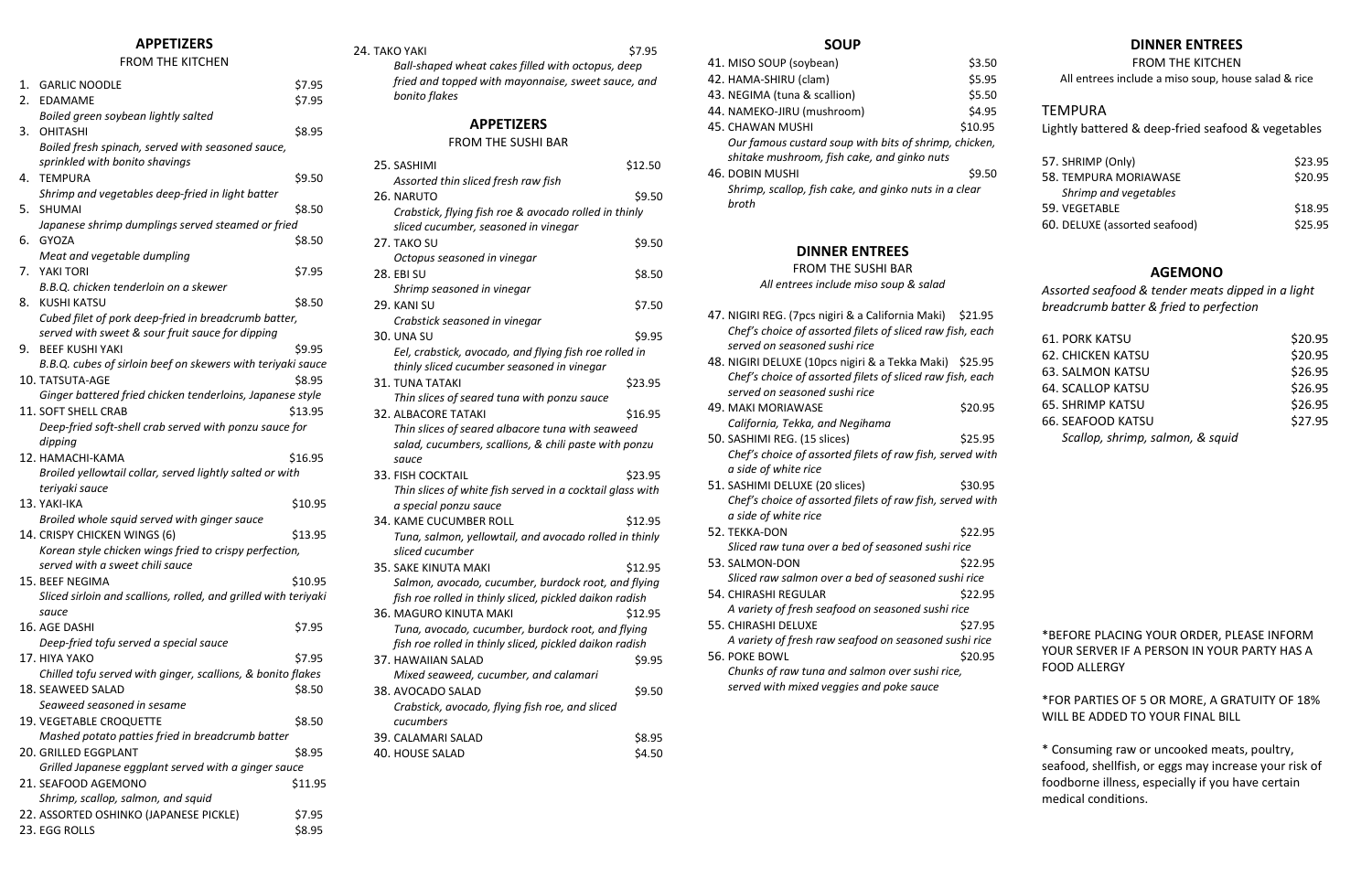# **TERIYAKI**

# *Assorted seafood & tender meats broiled to perfection in our own special teriyaki sauce*

| 67. CHICKEN                                             | \$21.95 |
|---------------------------------------------------------|---------|
| 68. BEEF                                                | \$29.95 |
| 69. SCALLOP                                             | \$26.95 |
| 70. SALMON                                              | \$25.95 |
| 71. SHRIMP                                              | \$25.95 |
| 72. BEEF NEGIMA                                         | \$29.95 |
| 73. BEEF ASPARAGUS                                      | \$29.95 |
| 74. CHICKEN & SHRIMP COMBO                              | \$29.95 |
| 75. SHRIMP & SCALLOP COMBO                              | \$31.95 |
| 76. STEAK & SHRIMP COMBO                                | \$31.95 |
| 77. UNA-JU                                              | \$25.95 |
| Broiled fresh water eel glazed with a special sweetened |         |
| soy sauce over a bed of rice                            |         |
|                                                         |         |

# **NOODLES A LA CARTE**

*All entrees include a salad*

| 78. SUKIYAKI SOUP                                                                       | \$25.95 |
|-----------------------------------------------------------------------------------------|---------|
| Selected beef, vegetables, tofu, and fish cake cooked in a                              |         |
| sweetened shoyu broth                                                                   |         |
| 79. RAMEN NOODLE SOUP                                                                   | \$14.95 |
| With Pork or Chicken                                                                    | \$17.95 |
| 80. YAKI SOBA or UDON                                                                   | \$16.95 |
| Pan-fried noodles with assorted vegetables, flavored in a                               |         |
| Japanese style                                                                          |         |
| 81. NABEYAKI UDON                                                                       | \$18.95 |
| Thick rice noodles soup served in a light fish broth with                               |         |
| clam, shrimp tempura, chicken, & assorted vegetables                                    |         |
| 82. TEMPURA UDON                                                                        | \$17.95 |
| Japanese noodle soup (fish broth) served with shrimp &                                  |         |
| vegetable tempura on the side                                                           |         |
| 83. TEMPURA SOBA                                                                        | \$17.95 |
| Japanese noodle soup (fish broth) served with shrimp &<br>vegetable tempura on the side |         |
| 84. VEGETABLE SOBA                                                                      | \$16.95 |
| Stir fried vegetables & buckwheat noodle soup (fish                                     |         |
| broth)                                                                                  |         |
| 85. TENZARU                                                                             | \$18.50 |
| Cold buckwheat noodles served with a side of shrimp &                                   |         |
| vegetable tempura, along with a special noodle sauce for<br>dipping                     |         |

# **LUNCHEON SPECIALS**

#### FROM THE KITCHEN

| 1. | <b>KAME BENTO</b>                                    |         |  |  |
|----|------------------------------------------------------|---------|--|--|
|    | All bentos include a soup, salad, rice, fried pork   |         |  |  |
|    | dumplings, and pork egg rolls                        |         |  |  |
|    | A)<br><b>TEMPURA</b>                                 | \$17.95 |  |  |
|    | B)<br><b>BEEF TERIYAKI</b>                           | \$18.95 |  |  |
|    | C)<br><b>CHICKEN TERIYAKI</b>                        | \$17.95 |  |  |
|    | D) SALMON KATSU                                      | \$17.95 |  |  |
| 2. | <b>FISH KATSU</b>                                    | \$14.95 |  |  |
|    | Deep-fried salmon cutlets in breadcrumb batter       |         |  |  |
| 3. | <b>TON KATSU</b>                                     | \$14.95 |  |  |
|    | Deep-fried tender pork cutlets in breadcrumb batter  |         |  |  |
| 4. | <b>CHICKEN KATSU</b>                                 | \$14.95 |  |  |
|    | Deep-fried chicken breast in breadcrumb batter       |         |  |  |
| 5. | <b>TEN DON</b>                                       | \$14.50 |  |  |
|    | Lightly battered shrimp and vegetables deep-frie2 to |         |  |  |
|    | perfection, served on a bed of white rice            |         |  |  |
| 6. | <b>KATSU DON</b>                                     | \$15.95 |  |  |
|    | Deep-fried tender pork cutlets sautéed with egg and  |         |  |  |
|    | vegetables, served over rice                         |         |  |  |
| 7. | <b>UNA DON</b>                                       | \$16.95 |  |  |
|    | Broiled fresh water eel, served over a bed of white  |         |  |  |
|    | rice                                                 |         |  |  |
| 8. | <b>NABEYAKI UDON</b>                                 | \$15.95 |  |  |
|    | Thick rice noodles served in a light fish broth with |         |  |  |
|    | shrimp tempura, chicken, & assorted vegetables       |         |  |  |
| 9. | <b>TEMPURA UDON</b>                                  | \$14.95 |  |  |
|    | Japanese noodle soup (fish broth) served with shrimp |         |  |  |
|    | & vegetable tempura on the side                      |         |  |  |
|    | 10. YAKI SOBA or UDON                                | \$14.50 |  |  |
|    | Pan-fried noodles with assorted vegetables flavored  |         |  |  |
|    | in a Japanese style                                  |         |  |  |
|    | 11. TEMPURA SOBA                                     | \$14.95 |  |  |
|    | Buckwheat noodle soup (fish broth) served with       |         |  |  |
|    | shrimp and vegetable tempura on the side             |         |  |  |
|    | 12. YASAI ITAME                                      | \$14.50 |  |  |
|    | Pan-fried Japanese style vegetables                  |         |  |  |
|    | 13. TEMPURA                                          | \$15.95 |  |  |
|    | Lightly battered fried shrimp and vegetables         |         |  |  |
|    | 14. BEEF TERIYAKI                                    | \$17.95 |  |  |
|    | 15. CHICKEN TERIYAKI                                 | \$14.95 |  |  |
|    | 16. VEGETABLE SOBA                                   | \$15.95 |  |  |
|    | Stir fried vegetables & buckwheat noodle soup        |         |  |  |
|    | 17. RAMEN NOODLE                                     | \$14.95 |  |  |
|    | With Pork or Chicken                                 | \$17.95 |  |  |

# **LUNCHEON SPECIALS**

FROM THE SUSHI BAR

All entrees include a miso soup and a house salad

| 18. MAKI-MONO                                         | \$15.95 |
|-------------------------------------------------------|---------|
| Kappa (cucumber), Tekka (tuna), and California        |         |
| maki                                                  |         |
| <b>19. SUSHI LUNCH</b>                                | \$16.95 |
| Sushi and maki combination                            |         |
| 20. SASHIMI LUNCH                                     | \$17.95 |
| Assorted filets of fresh raw fish with a side of rice |         |
| 21. POKE BOWL                                         | \$15.95 |
| Chunks of raw tuna and salmon over sushi rice,        |         |
| served with mixed veggies and poke sauce              |         |
| 22. Sushi Bento                                       | \$18.95 |
| Chef's Choice                                         |         |

# **DESSERTS**

ICE CREAM

| <b>COCONUT</b>            | \$6.95  |
|---------------------------|---------|
| <b>GINGER</b>             | \$6.95  |
| <b>GREEN TEA</b>          | \$6.95  |
| VANILLA                   | \$6.95  |
| TEMPURA (FRIED ICE CREAM) | \$11.50 |
| <b>FRIED BANANA</b>       | \$6.95  |
|                           |         |

# **SIDE ORDERS/EXTRAS**

| GINGER                | \$1.00 |
|-----------------------|--------|
| WASABI                | \$1.00 |
| <b>TERIYAKI SAUCE</b> | \$1.00 |
| <b>TEMPURA SAUCE</b>  | \$1.00 |
| <b>EEL SAUCE</b>      | \$1.00 |
| <b>SPICY MAYO</b>     | \$1.00 |
| <b>WHITE RICE</b>     | \$2.00 |
| <b>BROWN RICE</b>     | \$2.50 |
| <b>SUSHI RICE</b>     | \$2.50 |



# 250 CABOT STREET BEVERLY, MA 01915 TEL: 978-922-9333 www.kamerestaurant.com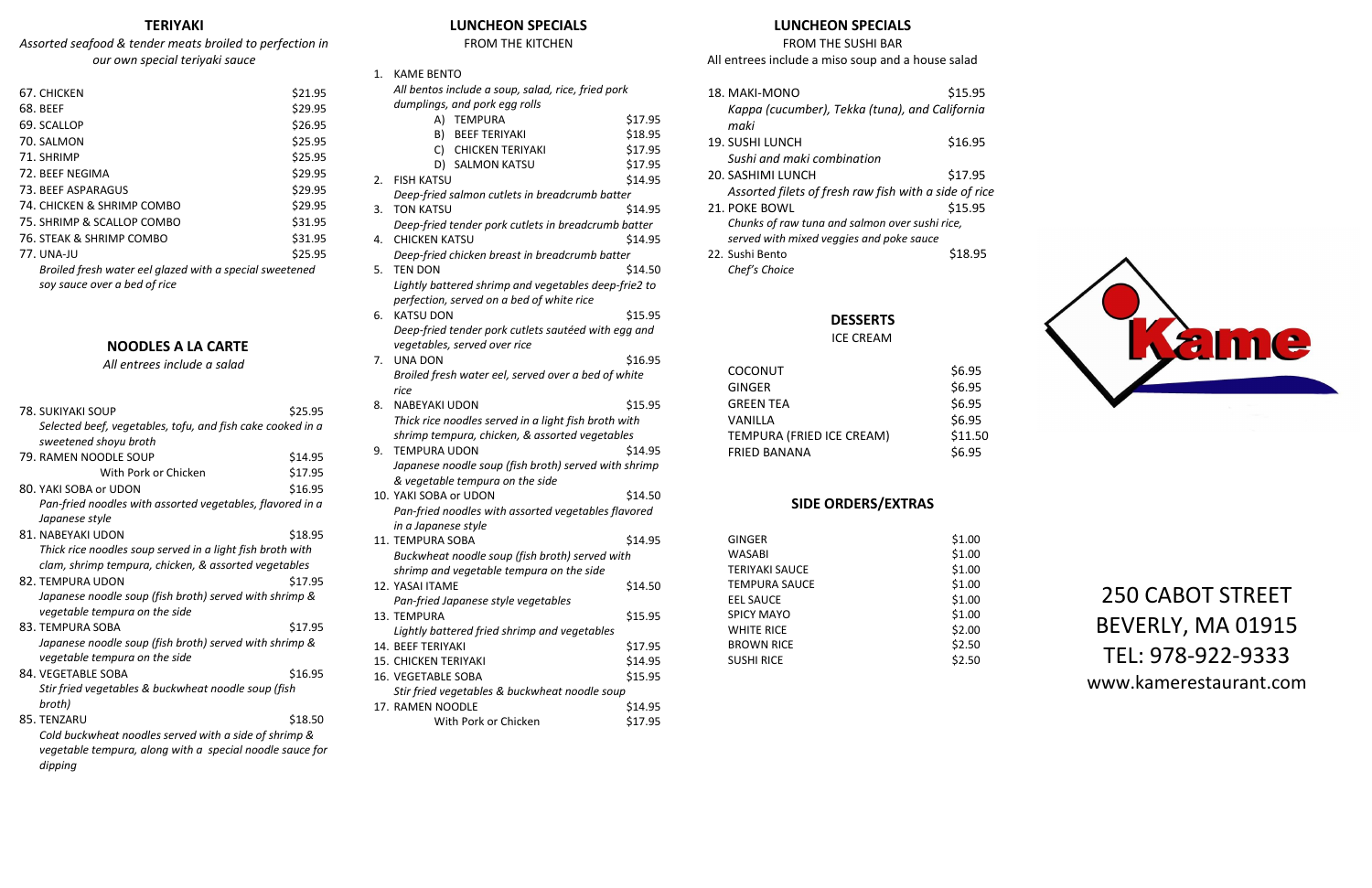#### **KAME RESTAURANT**

#### **SUSHI A LA CARTE (2 Pieces Per Order) MAKI MONO (6 Pieces Per Order)**

|                                                                  |                     | <b>BRUWN RICE</b>                         |                                                |                            | <b>BRUWN RICE</b>                |
|------------------------------------------------------------------|---------------------|-------------------------------------------|------------------------------------------------|----------------------------|----------------------------------|
| ALBACORE (White Tuna) 55.95                                      |                     | \$6.45                                    | ALASKA (Salmon & Avocado) ______               | \$6.95                     | \$7.95<br><b>Service Service</b> |
| UNI (Sea Urchin) ______ Market Price                             |                     | Market Price                              | AVO                                            | \$4.95                     | \$5.95                           |
|                                                                  |                     | \$6.00                                    | BOMB                                           | \$10.50                    | \$11.5                           |
| GREEK SEABASS ________ \$5.95                                    |                     | $\frac{1}{\sqrt{1-\frac{1}{2}}}\$ \$6.45  | <b>BOSTON</b>                                  | \$8.50                     | \$9.50                           |
| HAMACHI (Yellowtail) _______ \$6.50                              |                     |                                           | BROILED SALMON SKIN                            | \$6.95                     | \$7.95                           |
| HOKKI GAI (Surf Clam) 55.50                                      |                     | $\frac{1}{1000}$ \$6.00                   | CALIFORNIA (Crab, Avo, Tobiko) ________ \$6.95 |                            | \$7.95                           |
|                                                                  |                     | $\frac{\$6.00}{\$6.00}$                   | CATERPILLAR                                    | \$12.95                    | \$13.9                           |
| IKURA (Salmon Roe) Market Price                                  |                     | <b>Example 20 Market Price</b>            |                                                | CHRISTMAS ________ \$13.95 | \$14.9                           |
| INARI (Marinated Tofu) ________ \$4.50                           |                     | \$5.00                                    | <b>FUTO MAKI</b>                               | \$7.50                     | \$8.50                           |
|                                                                  |                     |                                           | <b>IRISH</b>                                   | \$10.50                    | \$11.5                           |
|                                                                  |                     | $\frac{1}{\sqrt{1-\frac{1}{2}}}\$ \$7.00  | KAPPA (Cucumber)                               | \$4.95                     | \$5.95                           |
|                                                                  |                     | $\frac{1}{\sqrt{1-\frac{1}{20}}}\$ \$5.00 | LAUREN MAKI                                    | \$6.95                     | \$7.95                           |
| SAKE (Salmon) \$6.50                                             |                     | \$7.00                                    | <b>MEXICAN</b>                                 | \$6.95                     | \$7.95                           |
| SCALLOP ______ Market Price                                      |                     | Market Price                              | NEGIHAMA (Yellowtail & Scallion) _____         | \$6.50                     | \$7.50                           |
| SNOW CRAB \$7.50                                                 |                     | \$8.00                                    | OSHINKO _____                                  | \$5.50                     | \$6.50                           |
|                                                                  |                     | \$6.45                                    | PHILLY _____                                   | \$6.95                     | \$7.95                           |
| TAMAGO (Egg) __________ \$4.50                                   |                     | \$5.00                                    | RAINBOW <u>______</u>                          | \$13.50                    | \$14.5                           |
| TOBIKO (Flying Fish Egg) ______ Market Price L                   |                     | <b>Example 20 Market Price</b>            | SCORPION ____                                  | \$13.95                    | \$14.9                           |
| TORO (Fatty Tuna) ______ Market Price <b>______ Market Price</b> |                     |                                           | SPICY TUNA                                     | \$7.95                     | \$8.95                           |
| $UNAGI$ (EeI) $\qquad \qquad$                                    | Market Price        | <b>Example 20 Market Price</b>            | SPICY SCALLOP                                  | \$11.50                    | \$12.5                           |
| WASABI TOBIKO                                                    | <b>Market Price</b> | <b>Market Price</b>                       | <b>SPIDER</b>                                  | \$11.95                    | \$12.9                           |

#### **SASHIMI A LA CARTE (5 Slices Per Order)**

| ALBACORE (White Tuna) \$15.95               | \$8.50<br>UNA KYU (Eel & Cucumber) |
|---------------------------------------------|------------------------------------|
| UNI (Sea Urchin) ______ Market Price        | VEGETABLE<br>\$6.50                |
|                                             | SPICY SALMON<br>\$7.95             |
|                                             | SWEET POTATO \$6.50                |
| HAMACHI (Yellowtail) ________ \$18.95       |                                    |
| HOKKI GAI (Surf Clam) \$15.95               | <b>CHEFS' SPECIALTIES</b>          |
|                                             |                                    |
|                                             | \$15.9<br>BO SPECIAL               |
| SABA (Mackeral) ________ \$14.50            | CRISPY TUNA \$11.9                 |
| SAKE (Salmon) ________ \$18.95              | CRUNCHY ROLL _______ \$10.5        |
| SCALLOP Market Price                        | \$19.9<br>HAND ROLL COMBO (3)      |
| TAKO (Octopus) \$15.95                      | KAME PIZZA \$11.9                  |
| $TAMAGO (Egg)$ \$14.50                      | \$15.9<br>LOBSTER MAKI             |
| TOBIKO (Flying Fish Egg) _____ Market Price | MONK FISH LIVER<br>\$8.50          |
| TORO (Fatty Tuna) ______ Market Price       | NEW ENGLAND MAKI ______ \$15.5     |
| <b>UNAGI</b><br><b>Market Price</b>         | RED DRAGON<br>\$15.5               |

\*\* Consuming raw or undercooked meats, poultry, seafood, \*\* shellfish, or eggs may increase your risk of food borne illness, especially if you have certain medical conditions

#### \*\*\*\*\*BEFORE PLACING YOUR ORDER\*\*\*\*\* PLEASE INFORM YOUR SERVER IF A PERSON IN YOUR PARTY HAS A FOOD ALLERGY **\*\*** Prices are subject to change without notice\*\*

|                                                                               |         | <b>BROWN RICE</b>                                      |                                                      |                              | <b>BROWN RICE</b>                        |
|-------------------------------------------------------------------------------|---------|--------------------------------------------------------|------------------------------------------------------|------------------------------|------------------------------------------|
| ALBACORE (White Tuna) \$5.95                                                  |         | \$6.45                                                 | ALASKA (Salmon & Avocado) ________ \$6.95            |                              |                                          |
| UNI (Sea Urchin) ______ Market Price <b>______ Market Price</b>               |         |                                                        |                                                      | AVO \$4.95                   | $\frac{1}{\sqrt{1-\frac{1}{2}}}\$ \$5.95 |
| EBI (Shrimp) ________ \$5.50                                                  |         |                                                        |                                                      |                              |                                          |
| GREEK SEABASS ________ \$5.95                                                 |         | $\frac{1}{\sqrt{1-\frac{1}{2}}}\$ \$6.45               |                                                      | BOSTON \$8.50                | $\frac{\sqrt{9.50}}{200}$                |
| HAMACHI (Yellowtail) ________ \$6.50                                          |         | $\frac{1}{2}$ \$7.00                                   | BROILED SALMON SKIN ________ \$6.95                  |                              |                                          |
| HOKKI GAI (Surf Clam) _________ \$5.50 ________ \$6.00                        |         |                                                        | CALIFORNIA (Crab, Avo, Tobiko) ________ \$6.95       |                              | $\frac{\text{S7.95}}{2}$                 |
| IKA (Squid) ________ \$5.50                                                   |         | $\frac{1}{1}$ \$6.00                                   |                                                      | CATERPILLAR ________ \$12.95 |                                          |
| IKURA (Salmon Roe) ______ Market Price <b>______ Market Price</b>             |         |                                                        |                                                      | CHRISTMAS ________ \$13.95   |                                          |
| INARI (Marinated Tofu) ________ \$4.50                                        |         | $\frac{1}{1}$ \$5.00                                   |                                                      | <b>FUTO MAKI</b> \$7.50      | $\frac{\$8.50}{\$8.50}$                  |
| KANI (Crab Stick) _________ \$4.50                                            |         | $\frac{1}{\sqrt{1-\frac{1}{2}}}\$ \$5.00               |                                                      | IRISH ________ \$10.50       |                                          |
| MAGURO (Tuna) ________ \$6.50                                                 |         | $\frac{1}{\sqrt{1-\frac{1}{2}}}\sqrt{1-\frac{1}{2}}$   | KAPPA (Cucumber) _________ \$4.95                    |                              | $\frac{\sqrt{35.95}}{200}$               |
| SABA (Mackeral) ________ \$4.50                                               |         | $\frac{1}{\sqrt{1-\frac{1}{2}}}\$ \$5.00               | LAUREN MAKI _______ \$6.95                           |                              | $\frac{1}{2}$ \$7.95                     |
| SAKE (Salmon) ________ \$6.50                                                 |         | $\frac{1}{\sqrt{1-\frac{1}{2}}}\sqrt{37.00}$           |                                                      | MEXICAN \$6.95               | $\frac{1}{2}$ \$7.95                     |
|                                                                               |         | SCALLOP ______ Market Price <b>______ Market Price</b> | NEGIHAMA (Yellowtail & Scallion) _______ \$6.50      |                              |                                          |
|                                                                               |         |                                                        |                                                      | OSHINKO \$5.50               | $\frac{1}{1}$ \$6.50                     |
|                                                                               |         | $\frac{\sqrt{36.45}}{200}$                             |                                                      | PHILLY _______ \$6.95        | $\overline{\text{37.95}}$                |
|                                                                               |         |                                                        |                                                      | RAINBOW _________ \$13.50    | $\frac{\$14.50}{\$}$                     |
| TOBIKO (Flying Fish Egg) ______ Market Price <mark>______ Market Price</mark> |         |                                                        |                                                      | SCORPION \$13.95             | $\overline{\text{}}$ \$14.95             |
| TORO (Fatty Tuna) ______ Market Price                                         |         | Market Price                                           |                                                      | SPICY TUNA _________ \$7.95  | $\frac{1}{1}$ \$8.95                     |
|                                                                               |         | UNAGI (Eel) ______ Market Price ______ Market Price    | SPICY SCALLOP _______ \$11.50 <u>_______ \$12.50</u> |                              |                                          |
| WASABI TOBIKO ______ Market Price <b>______ Market Price</b>                  |         |                                                        |                                                      | SPIDER _______ \$11.95       | \$12.95                                  |
|                                                                               |         |                                                        |                                                      | TEKKA (Tuna) ________ \$6.50 | $\frac{1}{1}$ \$7.50                     |
|                                                                               |         |                                                        |                                                      | TEMPURA ________ \$7.50      | $\overline{\hspace{1.5cm} }$ \$8.50      |
|                                                                               |         |                                                        |                                                      | TOOTSIE \$8.95               | $\frac{\$9.95}{\$9.95}$                  |
| <b>SASHIMI A LA CARTE (5 Slices Per Order)</b>                                |         |                                                        |                                                      | TRIANGLE ________ \$14.95    | $\frac{1}{1}$ \$15.95                    |
|                                                                               |         |                                                        | UNA AVO (Eel & Avocado) \$8.50                       |                              | $\frac{1}{1000}$ \$9.50                  |
| ALBACORE (White Tuna) _______ \$15.95                                         |         |                                                        | UNA KYU (Eel & Cucumber) _______ \$8.50              |                              | $\frac{\$9.50}{\$9.50}$                  |
| UNI (Sea Urchin) ______ Market Price                                          |         |                                                        |                                                      | VEGETABLE _________ \$6.50   | $\frac{1}{\sqrt{25}}$ \$7.50             |
| EBI (Shrimp) ________ \$15.50                                                 |         |                                                        | SPICY SALMON \$7.95                                  |                              | \$8.95                                   |
| GREEK SEABASS _____                                                           | \$15.95 |                                                        | SWEET POTATO ______                                  | \$6.50                       | \$7.50                                   |

#### **CHEFS' SPECIALTIES**

| \$15.95<br>IKA (Squid)                                        |                     |         | <b>BROWN RICE</b> |
|---------------------------------------------------------------|---------------------|---------|-------------------|
| \$18.95<br>MAGURO (Tuna)                                      | <b>BO SPECIAL</b>   | \$15.95 | \$16.95           |
| SABA (Mackeral)<br>\$14.50                                    | CRISPY TUNA         | \$11.95 | \$12.95           |
| SAKE (Salmon)<br>\$18.95                                      | CRUNCHY ROLL        | \$10.50 | \$11.50           |
| SCALLOP<br><b>Market Price</b>                                | HAND ROLL COMBO (3) | \$19.95 | \$20.95           |
| TAKO (Octopus)<br>\$15.95                                     | KAME PIZZA          | \$11.95 |                   |
| TAMAGO (Egg) _<br>\$14.50                                     | LOBSTER MAKI        | \$15.95 | \$16.95           |
| O (Flying Fish Egg) _<br><b>Market Price</b>                  | MONK FISH LIVER     | \$8.50  |                   |
| TORO (Fatty Tuna)<br><b>Market Price</b>                      | NEW ENGLAND MAKI    | \$15.50 | \$16.50           |
| <b>UNAGI</b><br><b>Market Price</b>                           | <b>RED DRAGON</b>   | \$15.50 | \$16.50           |
|                                                               | RED SOX MAKI        | \$15.50 | \$16.50           |
| `onsuming raw or undercooked meats, poultry, seafood,**       | SPICY CRAB MAKI     | \$14.95 | \$15.95           |
| llfish, or eggs may increase your risk of food borne illness, | CABOT ROLL          | \$18.95 | \$19.95           |
| especially if you have certain medical conditions             | TAMPA ROLL          | \$8.95  | \$9.95            |
|                                                               | <b>TEE SPECIAL</b>  | \$15.95 | \$16.95           |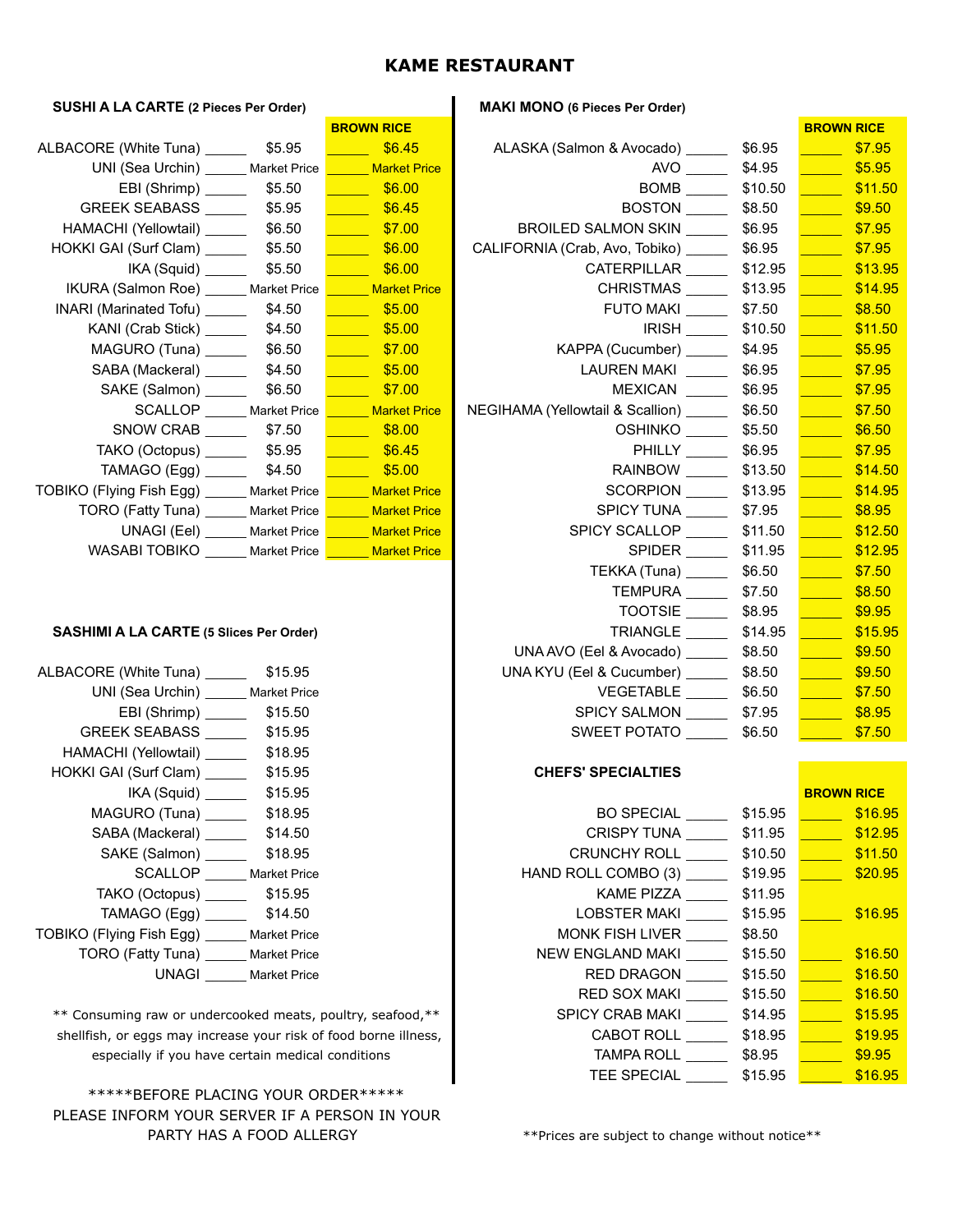# *250%CABOT%STREET* BEVERLY, MASSACHUSETTS 01915 *(978)%922<9333*

### *MAKI%MONO%HOUSE%SPECIALS*

- ! *BOMB – TEMPURA%STYLE%WHITE%FISH,%TOBIKO,%AVOCADO,%&%CRAB%STICK*
- ! *BOSTON – SHRIMP,%CRAB%STICK,%LETTUCE,%CUCUMBER,%&%MAYO*
- ! *CATERPILLAR – EEL,%CUCUMBER,%&%TOBIKO%WITH%AVOCADO%ON%THE%OUTSIDE*
- ! *CHRISTMAS – CALIFORNIA%MAKI%WITH%TUNA%ON%THE%OUTSIDE*
- ! *FUTO1MAKI – CRAB%STICK,%SPINACH,%CUCUMBER,%EGG,%PICKLE,%&%BURDOCK%ROOT*
- $\Diamond$  **IRISH ROLL** TUNA, AVOCADO, & TOBIKO WITH WASABI TOBIKO ON THE OUTSIDE
- $\Diamond$  **LAUREN MAKI** CRISPY CHICKEN WITH SWEET SAUCE
- ! *MEXICAN – SHRIMP%TEMPURA%&%AVOCADO*
- ! *PHILLY1– SALMON, CREAM%CHEESE%&%SCALLIONS*
- $\lozenge$  **RAINBOW** CALIFORNIA MAKI WITH TUNA, YELLOWTAIL, SALMON, WHITEFISH & AVOCADO ON THE OUTSIDE
- $\Diamond$  **SCORPION** EEL, CUCUMBER, CRAB STICK & SHRIMP ON THE OUTSIDE
- ! *SPIDER – SOFT%SHELL%CRAB,%TOBIKO,%CUCUMBER,%&%SPROUTS*
- ! *TEMPURA – SHRIMP%TEMPURA,%SPROUTS,%&%TOBIKO*
- $\Diamond$  **TOOTSIE ROLL** TEMPURA STYLE SALMON, SCALLION & TOBIKO ON THE OUTSIDE
- $\div$  **TRIANGLE** SHRIMP TEMPURA & TOBIKO WITH EEL & AVOCADO ON THE OUTSIDE
- ! *VEGETABLE – SPINACH,%AVOCADO,%CUCUMBER, PICKLE,%&%BURDOCK%ROOT*
- $\div$  **BO SPECIAL** MEXICAN MAKI WITH BAKED SCALLOP, EEL SAUCE & SPICY MAYO ON TOP
- $\lozenge$  **TEE SPECIAL** MEXICAN MAKI WITH AVOCADO ON THE OUTSIDE WITH CUCUMBERS & COOKED SEAFOOD *(CRAB%STICK%and%SQUID)%ON%TOP*
- $\diamond$  **CRUNCHY ROLL** RAW TUNA, WHITEFISH, SALMON, AVOCADO & SCALLIONS INSIDE AND OUTSIDE IS FRIED IN *TEMPURA%BATTER*